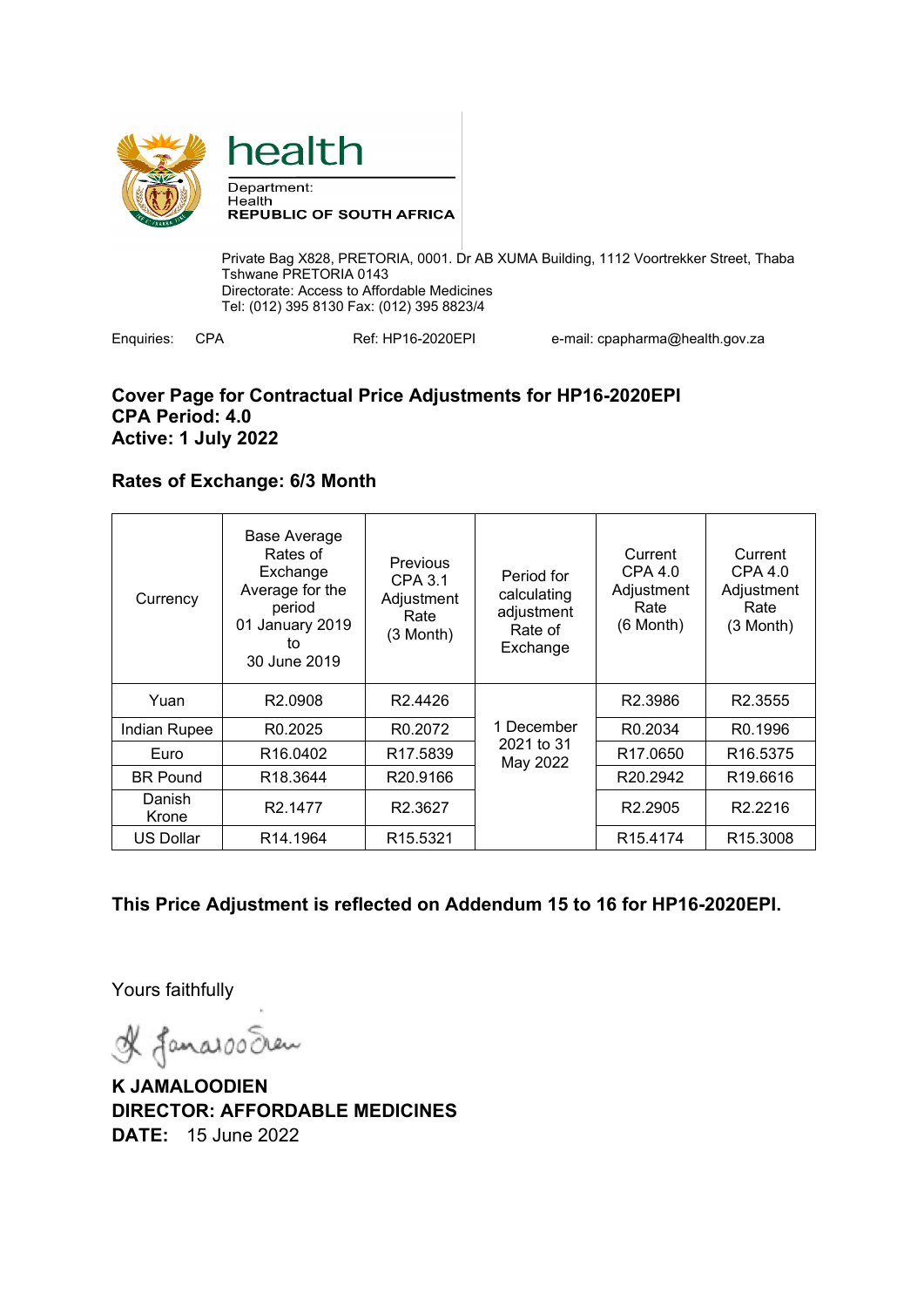

Private Bag X828, PRETORIA, 0001. Dr AB XUMA Building, 1112 Voortrekker Street, Thaba Tshwane PRETORIA 0143 Directorate: Access to Affordable Medicines Tel: (012) 395 8130 Fax: (012) 395 8823/4

Enquiries: CPA **Ref: HP16-2020EPI** e-mail: cpapharma@health.gov.za

### **CONTRACT NUMBER HP16-2020EPI: SUPPLY AND DELIVERY OF VACCINES USED IN THE EXPANDED PROGRAMME ON IMMUNISATION OF THE DEPARTMENT OF HEALTH FOR THE PERIOD OF 01 JULY 2020 TO 31 DECEMBER 2023**

# **ADDENDUM 15: GLAXOSMITHKLINE SA (PTY) LTD- PRICE ADJUSTMENT**

The Department has activated the right to price reduction due to favourable changes in foreign exchange. Please amend your records for the following GlaxoSmithKline SA (Pty) Ltd prices, effective 1 July 2022.

| Item<br>No | <b>Description</b>                                                                                                                                                                                                                                                                                     | <b>NSN</b> | <b>Current</b><br><b>Price</b> | <b>Revised</b><br><b>Price</b> |
|------------|--------------------------------------------------------------------------------------------------------------------------------------------------------------------------------------------------------------------------------------------------------------------------------------------------------|------------|--------------------------------|--------------------------------|
| 6          | Vaccine, rotavirus, containing the following<br>as a minimum per vial: lyophilised live<br>attenuated human fully liquid in a pre filled<br>tube or plastic vial rotavirus strain not less<br>than 106 CCID50 per dose after<br>reconstitution. For oral administration.<br>With Vaccine Vial Monitor. | 181810302  | R <sub>124.22</sub>            | R <sub>123.30</sub>            |
| 9          | Vaccine, human papilloma virus,<br>multivalent, containing the following<br>serotypes as a minimum: Type 16 and<br>Type 18, single or multidose vial or<br>prefilled syringe. For intramuscular<br>administration.                                                                                     | 222001064  | R339.43                        | R336.92                        |

In the event that an incorrect price adjustment was made during the calculation of the contract price adjustment, the Department of Health reserves the right to adjust the price in accordance with the correct calculation.

Foreign exchange adjustments may not result in a price exceeding the current Single Exit Price.

Yours faithfully

**MS K JAMALOODIEN DIRECTOR: AFFORDABLE MEDICINES DATE:** 15 June 2022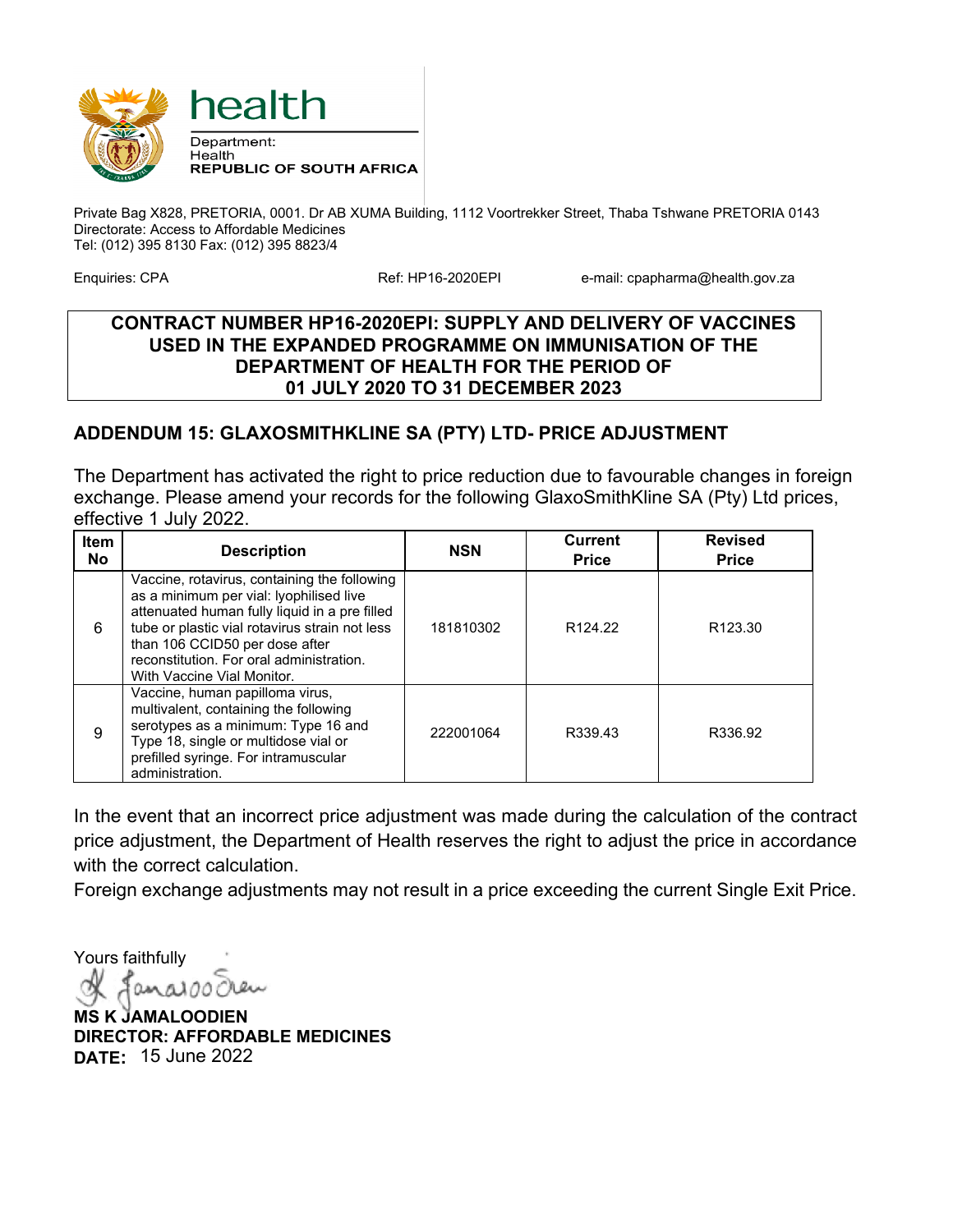

Private Bag X828, PRETORIA, 0001. Dr AB XUMA Building, 1112 Voortrekker Street, Thaba Tshwane PRETORIA 0143 Directorate: Access to Affordable Medicines Tel: (012) 395 8130 Fax: (012) 395 8823/4

Enquiries: CPA **Ref: HP16-2020EPI** e-mail: cpapharma@health.gov.za

#### **CONTRACT NUMBER HP16-2020EPI: SUPPLY AND DELIVERY OF VACCINES USED IN THE EXPANDED PROGRAMME ON IMMUNISATION OF THE DEPARTMENT OF HEALTH FOR THE PERIOD OF 01 JULY 2020 TO 31 DECEMBER 2023**

### **ADDENDUM 16: THE BIOLOGICALS AND VACCINES INSTITUTE SA (PTY) LTD- PRICE ADJUSTMENT**

The Department has activated the right to price reduction due to favourable changes in foreign exchange. Please amend your records for the following The Biologicals and Vaccines Institute SA (Pty) Ltd prices, effective 1 July 2022.

| Item<br><b>No</b> | <b>Description</b>                                                                                                                                                                                                                                                                                                                                                                     | <b>NSN</b> | <b>Current</b><br><b>Price</b> | <b>Revised</b><br><b>Price</b> |
|-------------------|----------------------------------------------------------------------------------------------------------------------------------------------------------------------------------------------------------------------------------------------------------------------------------------------------------------------------------------------------------------------------------------|------------|--------------------------------|--------------------------------|
| 1                 | Vaccine, BCG (Bacillus Clamette-Guérin),<br>containing 0.75 mg per 1 ml of live<br>attenuated Mycobacterium Bovis, multi<br>dose of at least 20 doses vial plus diluent<br>if applicable. For intradermal<br>administration. With Vaccine Vial Monitor.                                                                                                                                | 180327653  | R87.16                         | R83.23                         |
| 3                 | Vaccine, measles (Schwarz strain),<br>containing 1000 CCID50 of live attenuated<br>measles virus per 0.5ml after<br>reconstitution, multi dose of at least 10<br>doses vial plus diluent. For subcutaneous<br>administration. With Vaccine Vial Monitor.<br><b>Product Awarded:</b><br>Vaccine, measles CAM 70 strain of<br>measles live, attenuated virus,<br><b>NLT 1 000 CCID50</b> | 189706269  | R <sub>131.95</sub>            | R <sub>136.60</sub>            |
| 5                 | Vaccine, conjugated, pneumococcal,<br>multivalent, containing a of minimum 10<br>pneumococcal serotypes including 1, 4, 5,<br>6B, 7F, 9V, 14, 18C, 19F and 23F in a<br>single dose vial or prefilled syringe. For<br>intramuscular administration.                                                                                                                                     | 181872565  | R244.71                        | R256.28                        |
| $\overline{7}$    | Vaccine, DTaP-IPV/Hib/HBV, multivalent,<br>containing the following six components<br>as a minimum in a single vial:<br>Diphtheria Toxiod, Tetanus Toxoid,<br>acellular Pertussis (aP), Inactivated Polio<br>vaccine (IPV), Haemophilus influenza b                                                                                                                                    | 181922609  | R339.97                        | R337.16                        |